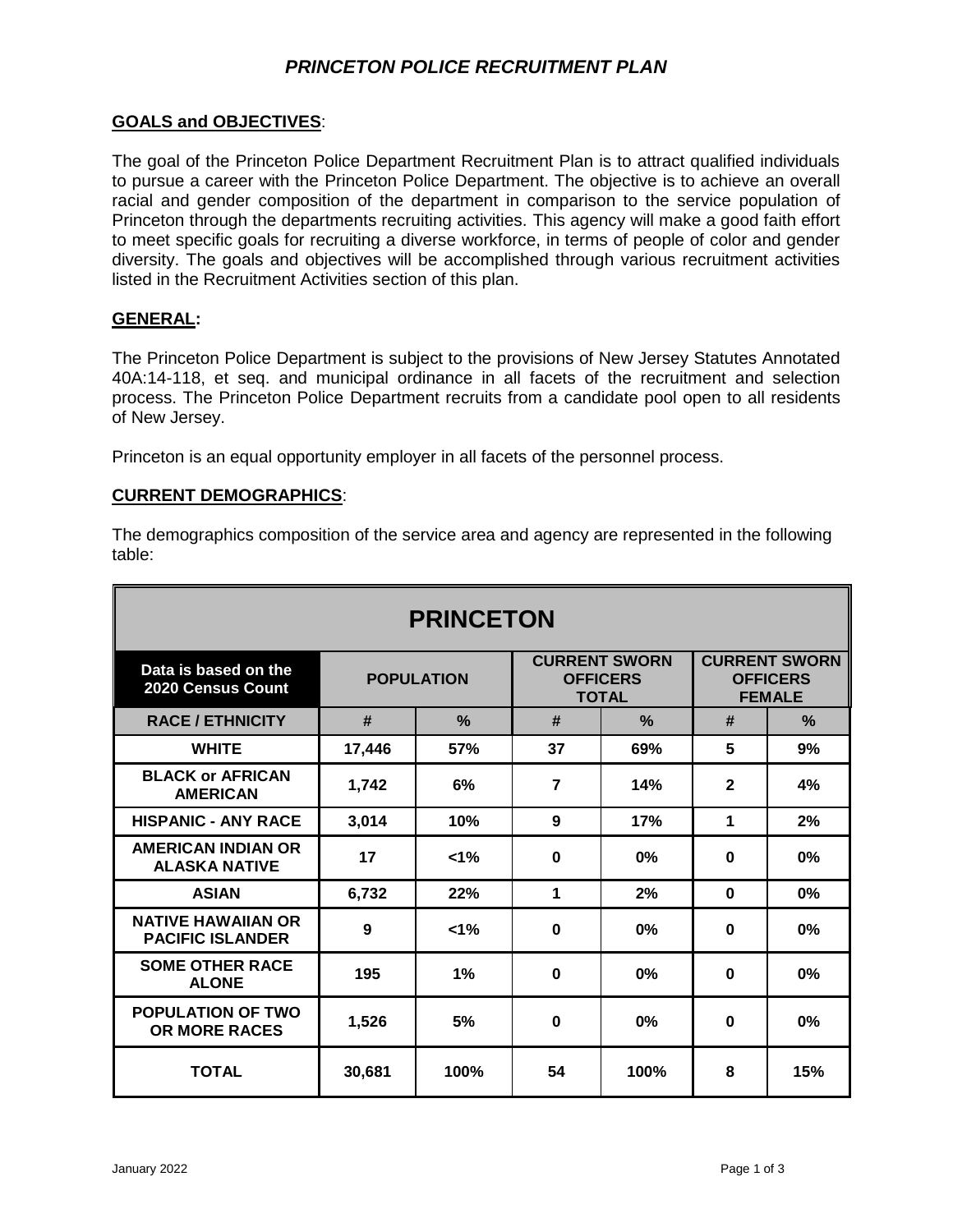## **I. RECRUITMENT ACTIVITIES**

- A. The best law enforcement recruiters are personnel currently serving in sworn positions. Therefore, every member is charged with actively recruiting individuals they feel are qualified with the potential to be an asset to the Department. The Chief of Police is responsible for the administration of the Recruitment Plan.
- B. This agency will take a proactive role in programs intended to attract qualified people to apply for and take the Police Officer Hiring Announcement. These programs include but are not limited to:
	- Establishing and maintaining contacts with police academy's, community organizations and educational institutions and providing recruitment materials for display and distribution.
	- **Participation in career day type programs at educational institutions and other** public places and events.
	- Posting Police Officer Hiring Announcement announcements on the Town's website and in local newspapers.
	- Utilizing the PoliceAPP.com website for applications and communications.
- C. Particular attention should be paid to attracting candidates in approximate proportion to the racial, ethnic, and gender composition of the available workforce in the Town.
- D. Personnel assigned to recruitment activities at career day and similar events and programs will be provided with information so that they are knowledgeable in those matters as they pertain to agency management and operation. Those topics include, but are not limited to:
	- Career opportunities
	- **Salaries, benefits, and training**
	- **State hiring guidelines**
	- **•** Community information
	- **Cultural diversity**
	- Qualification and selection process
	- **Physical and academic requirements**
- E. The following information should prove useful when participating in recruitment activities:
	- Recruitment/informational brochures